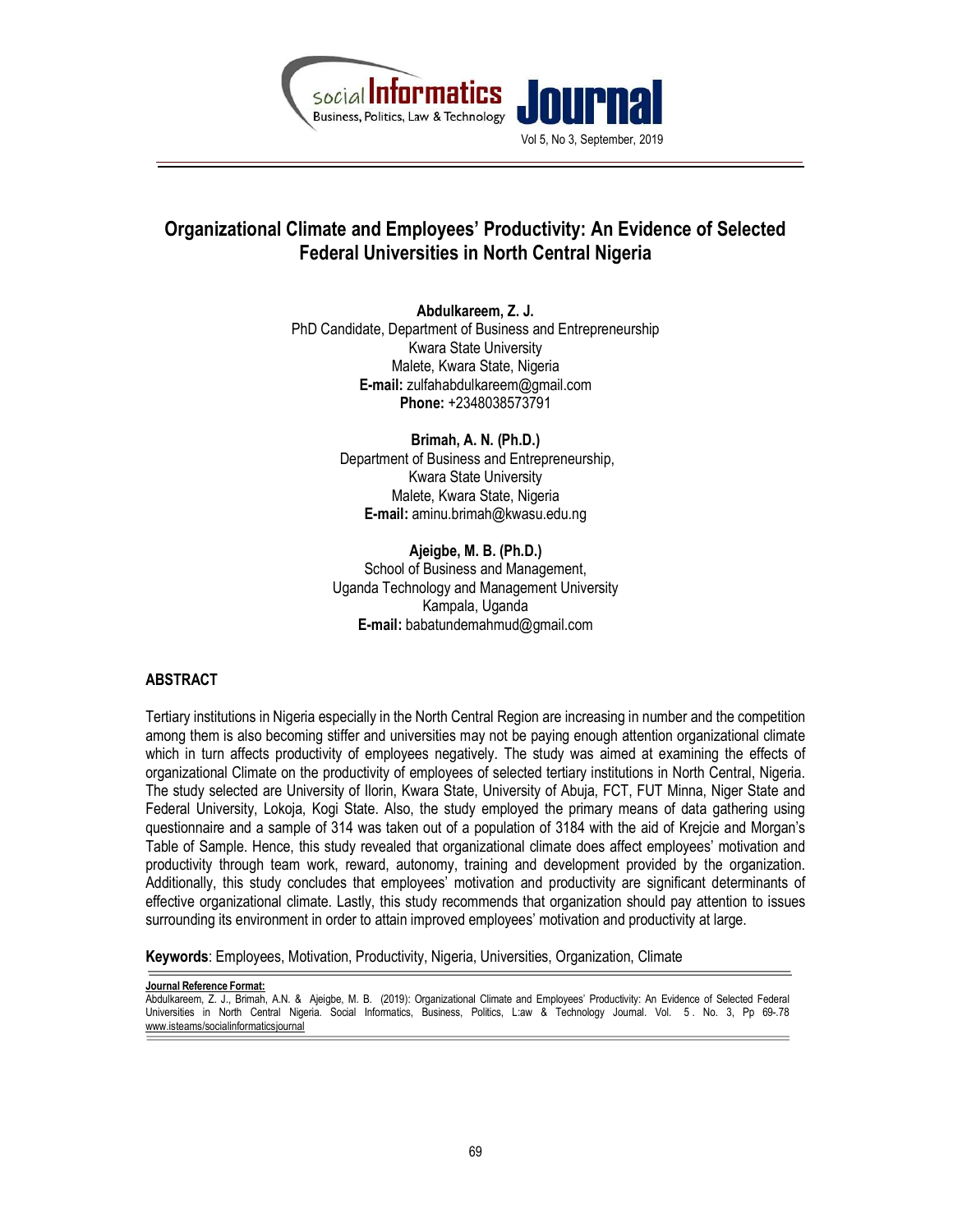

## 1. INTRODUCTION

There has been increasing attention on the relationship between management and employees of both business and academics since the 1930s. Attitudes of the employees towards their organisation as a result of their work environment are important issues in organisational behavior literature. Organisation climate differs from country to country and industry to industry. However, worldwide organisational climate remains an important factor impacting performance seen from the relationship between organisational climate and predictive variables such as satisfaction, commitment and involvement. Concepts such as job satisfaction need for achievement, affiliation and power, overall organisational effectiveness and performance, and organisational commitment are also found to be the consequences of perceived organisational climate (Berberoglu, 2018).

Since the changes in the business environment has brought about higher global competition, devaluation and technological advancement which have triggered many changes making many organisations to struggle for survival (Castro &Martins, 2010). Organisations in the ever-changing environment are faced with more challenges than before, irrespective of the type or size. The need to embrace the rising changes in the employment market place has made organisations to strive for committed employees. Every organisation wants to efficiently implement business strategies, achieve their goals, gain competitive advantage and optimize the use of human capital. This is because organisations' have recognised that human resource is one of the most important assets it can boast of in the workplace since they are run and steered by people whose primary aim is to achieve set goals and objectives (Bekele, 2014). The organizational climate reflects a person's perception of the organisation to which he belongs and by implication affects the job satisfaction. Work climate relates to performance, employees attitude, job involvement and satisfaction of the employees. Social, organisational and physical climates serve as the driving force for jobs and duties; also, they noticeably affect the attitude, performance and work productivity of the employees.

Therefore, the performance of the academic staff in Nigerian institution becomes imperative as churning out high quality manpower is a prerequisite for the development of any country, as this pool of manpower is where every sector draws its human resources from. In order for higher education to develop the above capacities, it must ensure that their staff is well motivated for them to be committed to the quality needed for socio- economic and political development. The essence of human resources development in the university is to see that the staffs are adequately and continuously educated, trained and retrained and also upgraded to meet new challenges of the overall organisation and society at large (Ogbodo,2012). In addition, noted that the success and development of every educational system in any organisation depends on the quality of its human and material resources.

It has been identified that tertiary institutions in Nigeria are increasing in number and the competition among them is also becoming stiffer and universities may not be paying enough attention to this scenario. This has given rise to constant movement of lecturers from one university to another. Poor organisational climate lowers performance as employees are alienated which stifles their creativity and innovations. Also, with the growing student population, movement of senior academics that are expected to train the younger ones and increased workload of academic staff with inadequate supportive infrastructure leads to a growing problem of how to plan the work schedule of academics (including making provision for disruptions) to enable them cope and also get the desired outputs without compromising quality. This study therefore, was aimed at analyzing the effect of organizational climate on work related attitude, it will be directed to know how far organizational climate tends to affect employee's motivation and productivity in an organization.

#### 1.1 Research Hypotheses

 $H<sub>01</sub>$ : Organizational climate has no significant effect on employees' motivation  $H<sub>02</sub>$ : Organizational climate does not have any significant impact on employees' productivity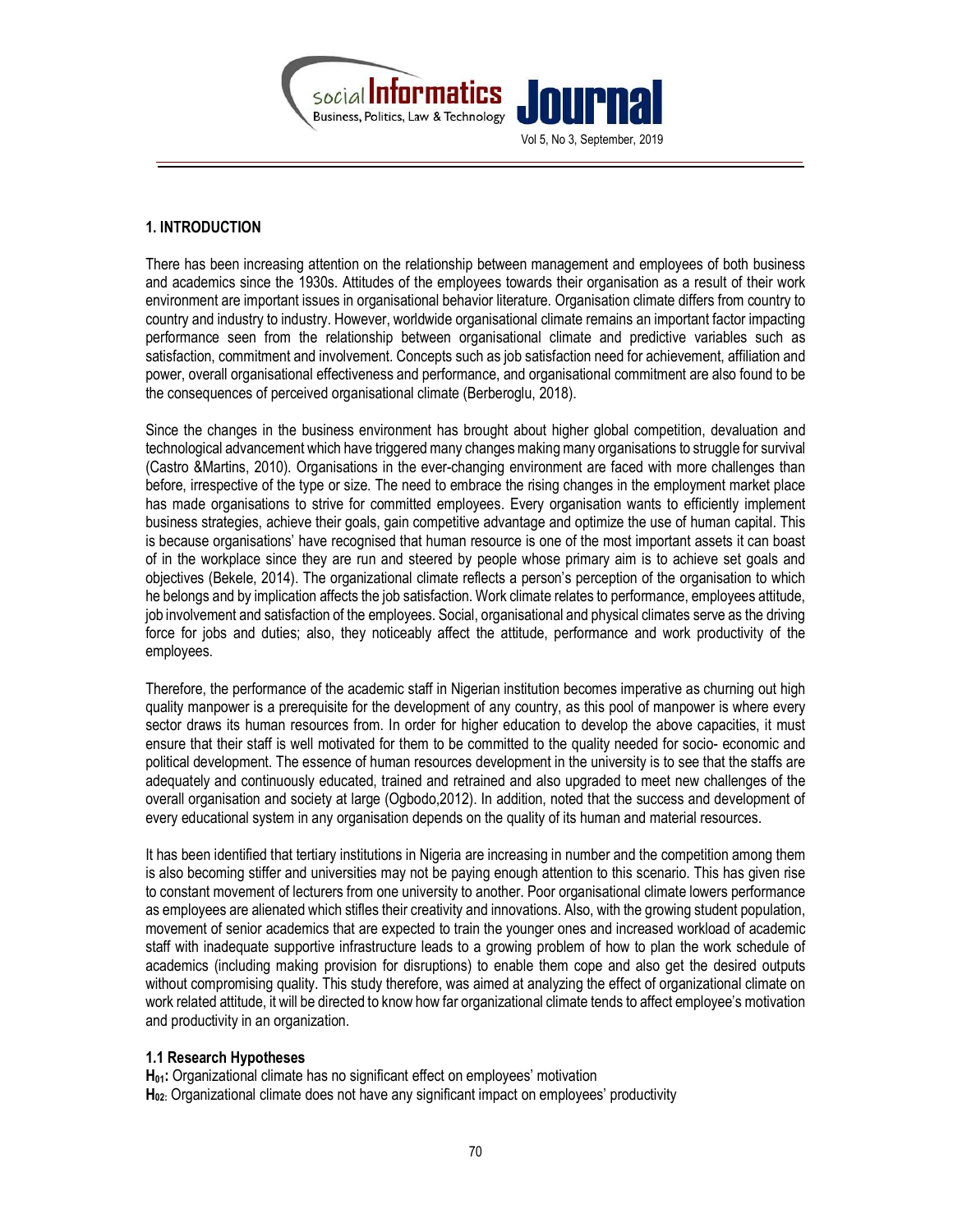

## 2. LITERATURE REVIEW

#### 2.1 Organisational Climate

The concept of organisational climate can be traced back to the early 1900 with work of Lewin and Stringer (1939). Early researches suggested that the social climate or atmosphere created in a workplace had significant consequences- employees' perceptions of the work context purportedly influenced the extent to which people were satisfied and perform up to their potential, which in turn, was predicted to influence organisational productivity (Katz& Kahn, 2004). Organisational Climate as a concept is related to employees' perception and has been attracting many researchers (Arabaci, 2010, McGregor, 2000 & Likert, 1997).

Climate has been described as an experientially based description of the work environment and, more specifically, employees' perceptions of the formal and informal policies, practices and procedures in their organisation (Schneider, 2008). It was also described by Veyrat(2016) as a set of measurable properties of the perceived work environment, directly or indirectly, created by individuals who live and work in this environment and that influence the motivation and behavior of these people. Organisational Climate is a fundamental construct in work and organisational setting, as it provides an appropriate context for studying organisational behavior, allowing the exploration of individual and group behaviors. This has resulted in organisational climate been a direct or indirect subject of many behavior projects and emerging as constructs with many behavior consequences. The behavioural subjects gained momentum with the work of Litwin and Stringer (1968) who conceptualized organisational climate in relation to influence on motivation and behavior.

Organisational climate as explained by Castro and Martins (2010) as a relatively enduring quality of an organization's internal environment, distinguishable from other organisations, which results from the behavior and policies of members of the organisation, especially top management, which is perceived by the members, serves as a basis for interpreting situations and acts as a source of pressure for directing activity. Organisational climate has also been defined as the shared perceptions and the meaning attached to the policies, practices, and procedures employees experience and the behaviors they observe getting rewarded and that are supported and expected (Ostroff. 2003; Schneider & Reichers 1983; &Schneider& Tyler 2011).

#### 2.2 Motivation

Motivation may be viewed as those psychological processes that cause the arousal, direction, and persistence of voluntary actions that are goal directed (Kreitner&Kinicki, 2006). Hence when employees are motivated, they perform their duties with full honour and dedication, they become fully loyal (Asim, 2013). The effectiveness of skilled employees can be limited if they are not motivated to perform their jobs and that the form and structure of an organisation can affect employee motivational levels in several ways which are linked to performance e.g. organisations can implement merit pay or incentive compensation systems that provide rewards to employees for meeting specific goals. Likewise protection of employees from arbitrary treatment, perhaps via a formal grievance procedure, may also motivate them to work harder because they expect their effort to be fairly rewarded (Otuko, Chege & Douglas 2013) Motivation is conceived as those factors that impel one to put in his best towards the growth and success of the organisation. Incentives that workers receive from their boss make most of them more productive and loyal to the organisation. Such incentives include pay, commendation, praise, recognition and some other material incentives such as money etc.

## 2.3 Employee Productivity

Productivity is a performance measure encompassing both efficiency and effectiveness. It is important, therefore, to know who the productive workers are. High performing, effective organisations have a culture that encourages employee involvement. Productivity is the relationship between production of an output to the resources used in accomplishing the assigned task. It is measured as a ratio of output per unit of input over time and a measure of efficiency and is time.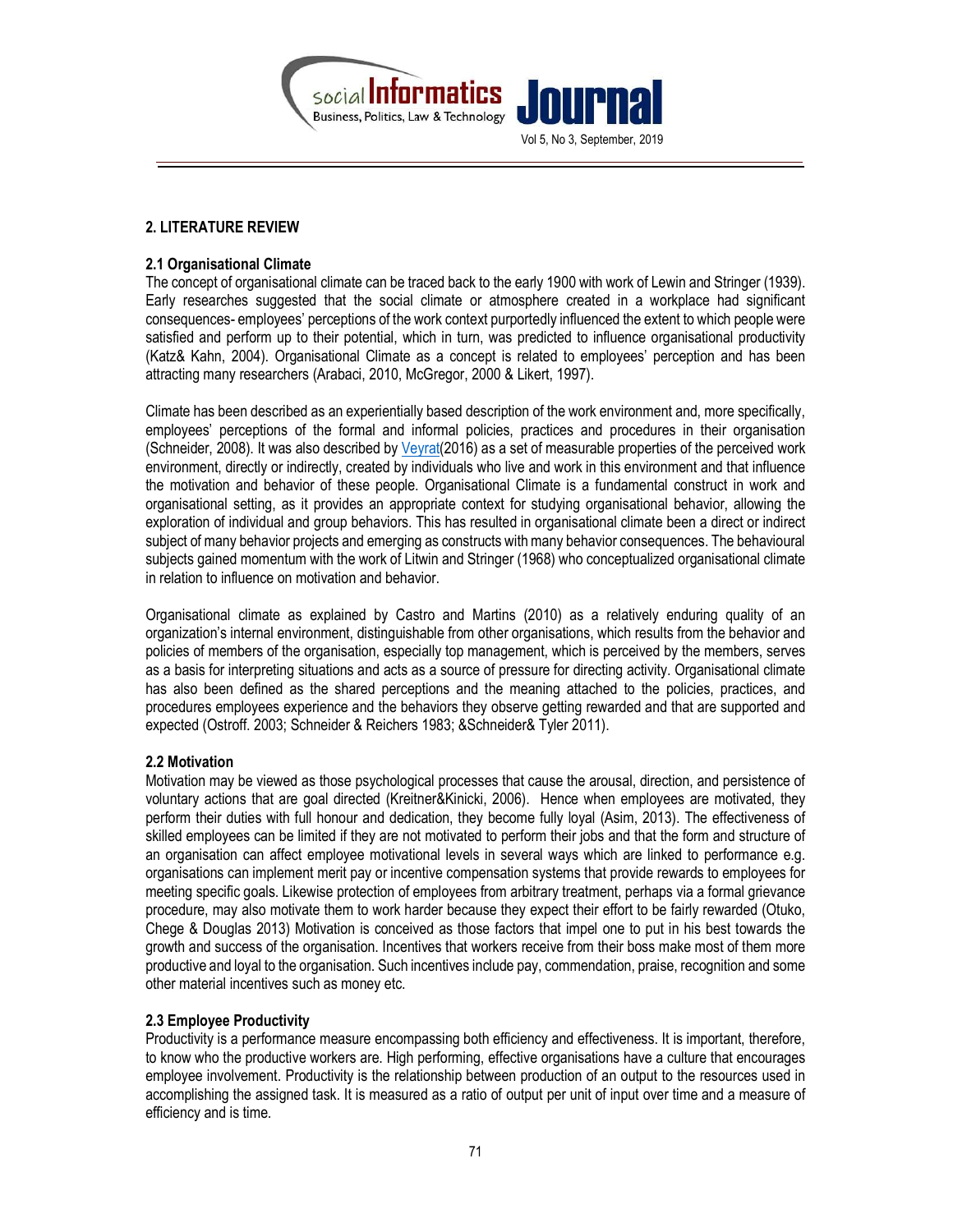

Employees who are more willing to get involved in decision-making, goal setting or problem-solving activities, subsequently are higher performing (Hellriegel, Slocum & Woodman, 1998). This encourages a more modern style of participatory management that raises employee productivity and satisfaction, and even lowers workers" compensation rates. (Madison, Wisconsin, 2000). According to Miller and Monge (1986), job satisfaction increases productivity through bringing high quality motivation and increasing working capabilities at time of implementation. There is evidence that all-encompassing participation has a more substantial effect on workers satisfaction than participation in specific decisions.

### 2.4 Theoretical Clarification

## 2.4.1 Herzberg's Two Factor Theory

Herzberg in 1967 proposed a unique concept for understanding job satisfaction in employees. He was one of the first researchers to depart from the need theories of motivation and examine the levels of satisfaction or dissatisfaction of people at work (Nelson & Quick, 2009). The premise for his dimensional theory stemmed from a two-component perspective whereby the work environment would influence one of the two components. Hertzberg's unique proposition stated that satisfaction and dissatisfaction are two separate components. They were not the opposite ends of a satisfaction continuum.

Therefore, the opposite of satisfaction is not dissatisfaction; rather, the opposite of satisfaction is no satisfaction (Harash, 2010). Similarly, the opposite of dissatisfaction is no dissatisfaction (Harash, 2010). The two components are consequently referred to as motivation factors (satisfaction) and hygiene factors (dissatisfaction). Motivation factors were those aspects of the work environment that lead to psychological growth and promoted satisfaction. Hygiene factors were aspects of the work environment that created dissatisfaction or psychological pain or discomfort. It is important to note that motivation factors led to personal growth and contribution to the work environment; however, the absence of these factors does not lead to dissatisfaction (Nelson & Quick, 2009).

#### 2.5 Empirical Clarification

A desk review aimed at studying the relationship between organisational climates and employee performance was carried out by Jegajothi (2015). The researcher identified that there is positive relationship between organisational climate and employee performance and the organisational climate which motivates and increase the organisation effectiveness. Also, that workplacebehaviour, worker productivity, work commitment, job level, job status, promotion, employee training and employee rewards etc. have the positive relationship with motivation and performance of employees. The study showed that the work commitment helps the employee to work on a regular basis and good decision making.

Raza (2010) studied the impact of organisational climate on teacher's performance in public and private sector colleges in Punjab. He used two types of questionnaire, where 350 questionnaires were administered to teachers and 70 to college principals. The data were analyzed by applying statistical tools such as mean, standard deviation and coefficient of correlation. They found that with majority of public college principals, an open climate has positive correlation to teacher's performance; whereas closed climates were found to have negative correlation to the teacher's performance. Therefore, this researcher is of the opinion that when the climate is open, it fosters teamwork which enables academics relates better among themselves and improve their psyche and work behavior.

Hence, it was recommended that, the teachers may be given chances to discuss their academic problems ingroups, seminars, and conferences. The management style of principals may be improved through in-service training, seminars, workshops and departmental meetings and supervision. Performance of teachers can be increased by promoting open, as well as controlled, climates and avoiding closed climate.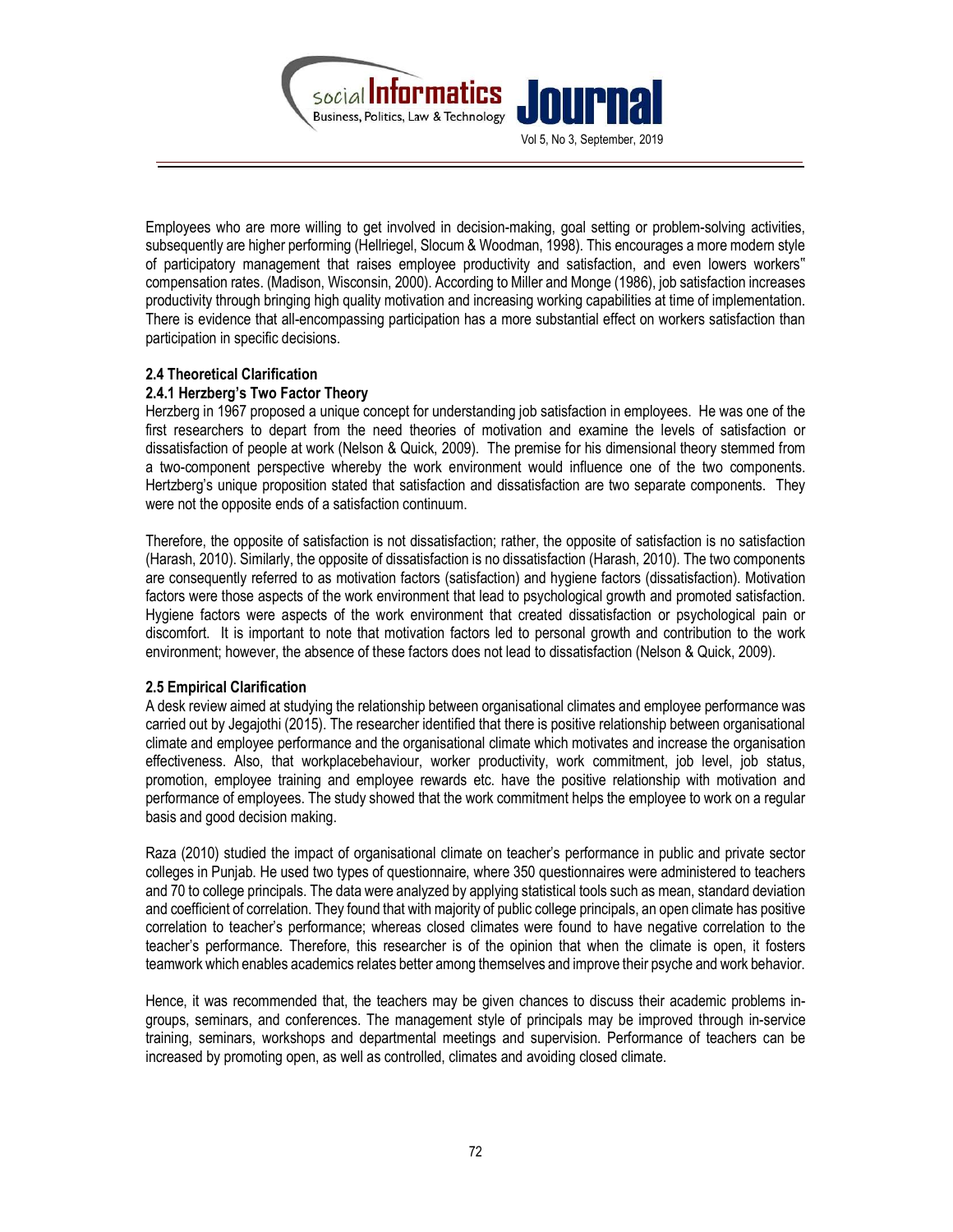

Trondillo (2016) sought to develop a construct to assess organisational climate and explore the characteristics of the respondents' profile in relation to organisational climate. Data was gathered utilizing a structured online survey from selected 162 online Face book users. Exploratory factor analysis was done to develop aconstruct for perceived organisational climate and ordinal logistic regression was carried out to explore the profile's characteristics in relation to the response in the scale used. Organisational climate varies in between age groups and number of hours spent on social media. It was found that the odds of perceiving organisational climate is higher in 20 year olds and below among the different age group and respondents with average of 12 to 16 hours of social media use among the groups observed. Also the researcher believes that spending more hours on the social media especially during work hours will decrease focus towards work that can influence perception towards organisational climate. Hence it was recommended that future researchers should expand the study to accommodate constructs validated by an authority as well as the sampling selection to different industries.

Komenić, Bazdan, and Agušaj (2016) carried out a study on organisational climate and employee's turnover intention in Dubrovnik Hotels with aim of finding out its organisational climate (OC) and how it correlates to employees' intention to leave the organisation. The study through survey method targeted the front-liners and employees in non-managerial job positions in three, four- and five-star hotels. Using correlation analysis, they measured different elements of OC, in terms of performance of their organisation and their perceived importance. The results indicated that the organisational climate in these hotels is best described as rule-oriented. The employees reported having the highest level of satisfaction with role clarity in their company, and were least satisfied with career development.

While role clarity was the most important factor for the organisation and career development as least important, this is arguably troubling in the industry that struggles with employee retention. Results further showed that 'Training and Job-Socialization' is neglected in hotels, though high importance is allotted to training by hotel personnel, making this the area in need of immediate improvement. The absence of appropriate training could be seen as one of the factors influencing the difference in rating of companies' performance by permanent, seasonal and co-op workers, while the latter providing lower ratings for performance of companies regarding role clarity and commitment and morale.

Joseph (2015) studied "The effect of employees" motivation on organisational performance" by carrying out a desk review aimed at ascertaining whether a motivated worker can yield better energy for the growth of the organisation. After examining many related theories, the study recommended the provision of work atmosphere that is supportive of high productivity. This includes both extrinsic and intrinsic issues, especially the adoption of participative management technique.

## 3. METHODOLOGY

The study was a cross sectional using a case study which enabled it gain an in-depth and a better understanding of the variables under study. Population of the study comprises of five selected Federal universities from the North central zone in Nigeria which are University of Ilorin, Kwara State, University of Abuja, FCT, FUT Minna, Niger State and Federal University, Lokoja, Kogi State the population of the study is 3184(Three thousand One Hundred and Eighty Four) and the sample size is 340, this was determined by Krecjie and Morgan (1970) table. Instrument used in collection of data comprises of both interview and questionnaire. This study also employed the use of multiple regression in analyzing the collected data using Statistical Package for Social Science (SPSS).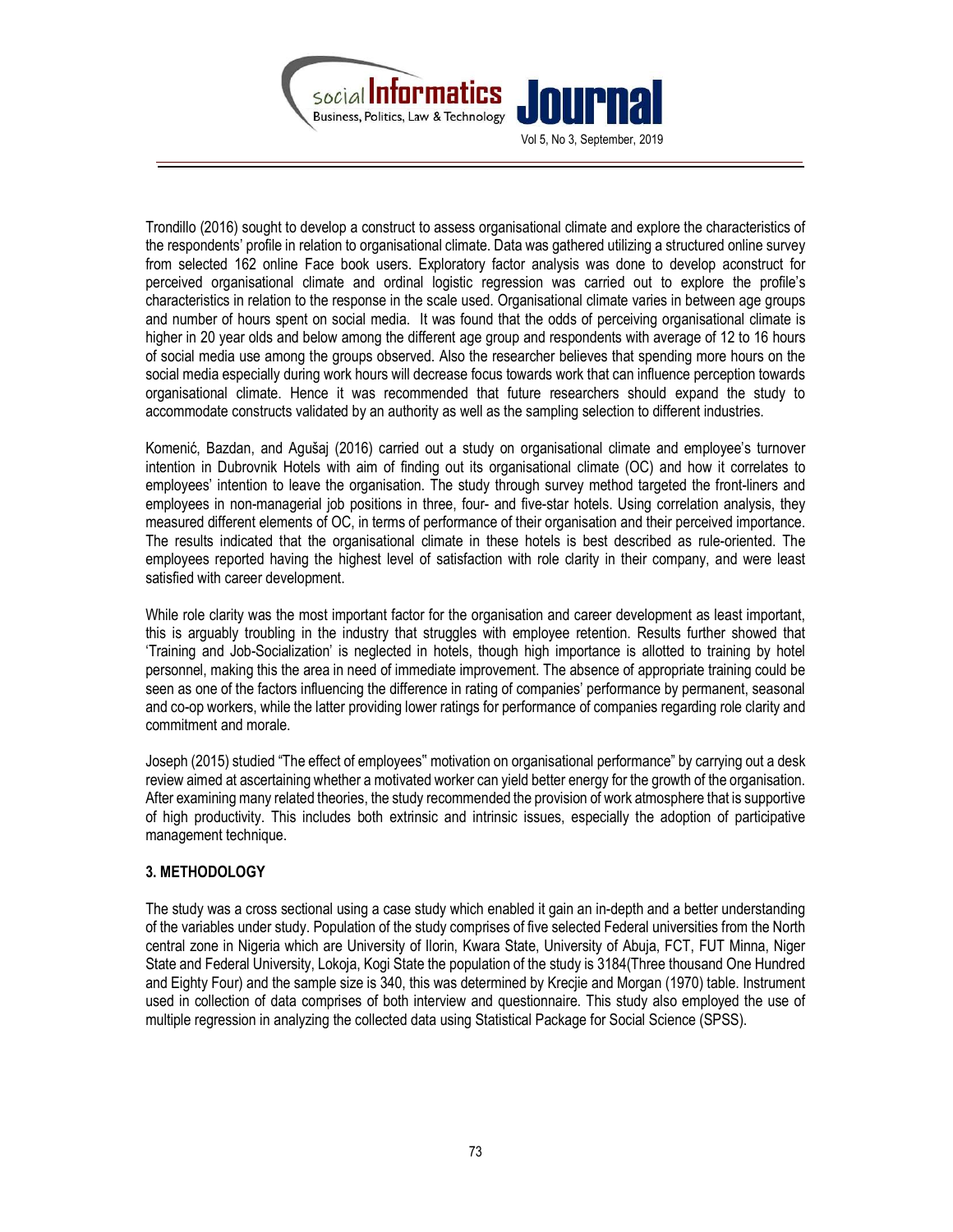

## 4. DATA ANALYSIS

#### 4.1 Test for Hypothesis One

| Table 1: ANOVA <sup>a</sup> |  |  |  |
|-----------------------------|--|--|--|
|-----------------------------|--|--|--|

| Model |            | Sum of Squares | df  | Mean Square |        | 'Sig.             |
|-------|------------|----------------|-----|-------------|--------|-------------------|
|       | Regression | 20.308         |     | 5.077       | 18.277 | .000 <sup>b</sup> |
|       | Residual   | 86.393         | 311 | .278        |        |                   |
|       | Total      | 106.701        | 315 |             |        |                   |

a. Dependent Variable: Motivation

b. Predictors: (Constant), Team Work, Reward, Autonomy, Training and Development Source: Author's Fieldwork Computation, 2019

Also, the result of regression as contained Model Summary, shows that the R Square gave a large value of 19.0 per cent. This means that the model (which includes team work, reward, autonomy, training and development) explained about 19.0 per cent of the variance in perceived motivation. The Durbin-Watson Statistic gives 2.057 coefficients which indicate that there is absence of serial correlation in the error terms of the model as such ruling out problems associated with spurious regressions.

#### Table 2: Model Summary<sup>b</sup>

| Model | −                 | R Square | <b>Adjusted R Square</b> | the<br>Std.<br>Error<br>οt<br>Estimate | Durbin-Watson |
|-------|-------------------|----------|--------------------------|----------------------------------------|---------------|
|       | .436 <sup>a</sup> | 190      | 180                      | .527                                   | 2.057<br>n    |

a. Predictors: (Constant), Team Work, Reward, Autonomy, Training and Development

b. Dependent Variable: Motivation

Source: Author's Fieldwork Computation, 2019

Specifically, the result of regression as contained the Model Summary above, there was positive relationship between perceived training and development and perceived motivation such that a unit increase in perceived training and development scores caused about .317 unit increase in perceived motivation scores which was statistically significant at 1 per cent with the aid of the p value (0.000). Also, there was positive relationship between perceived autonomy and perceived motivation such that a unit rise in perceived autonomy scores induced about .024 unit increase in perceived motivation scores which was statistically significant at 1 per cent going by the p value (0.040).

More importantly, there was positive relationship between perceived reward and perceived motivation such that a unit rise in perceived reward scores induced about .282 unit rise in perceived motivation scores which was statistically significant at 1 per cent going by the p value (0.000). Furthermore, there was positive relationship between perceived team work and perceived motivation such that a unit rise in perceived team work scores induced about .013 unit rise in perceived motivation scores which was statistically significant at 1 per cent going by the p value (0.005).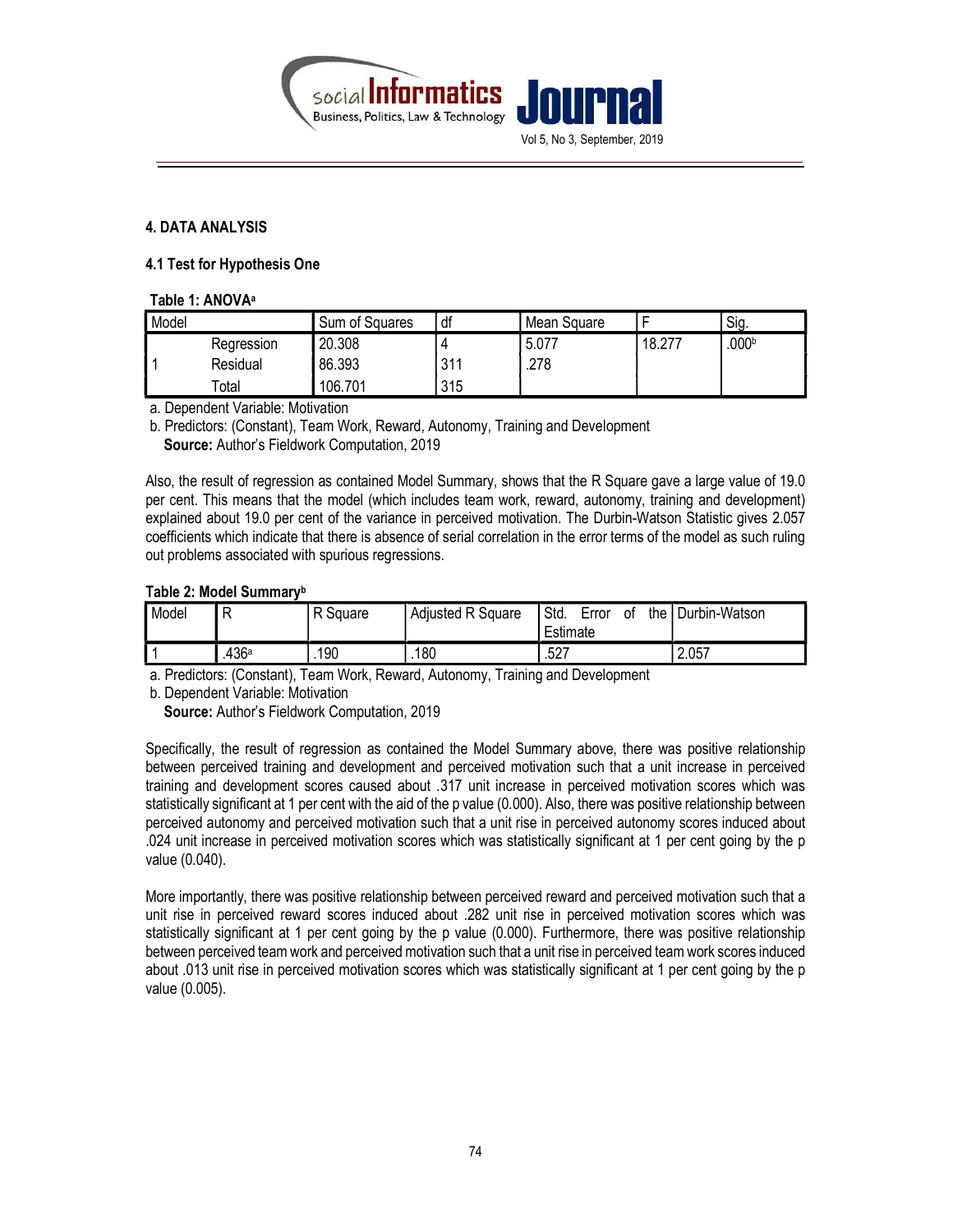

| rapie J. Regiession openicients |                                 |                                    |            |                              |       |      |  |  |
|---------------------------------|---------------------------------|------------------------------------|------------|------------------------------|-------|------|--|--|
| Model                           |                                 | <b>Unstandardized Coefficients</b> |            | Standardized<br>Coefficients |       | Sig. |  |  |
|                                 |                                 | B                                  | Std. Error | Beta                         |       |      |  |  |
|                                 | (Constant)                      | 1.636                              | .294       |                              | 5.559 | .000 |  |  |
|                                 | <b>Training and Development</b> | .317                               | .059       | .311                         | 5.326 | .000 |  |  |
|                                 | Autonomy                        | .024                               | .039       | .033                         | 3.613 | .040 |  |  |
|                                 | Reward                          | .282                               | .064       | .238                         | 4.405 | .000 |  |  |
|                                 | Team Work                       | .013                               | .051       | .014                         | 3.247 | .005 |  |  |

#### Table 3: Regression Coefficients<sup>a</sup>

a. Dependent Variable: Motivation

Source: Author's Fieldwork Computation, 2019

### 4.2 Test for Hypothesis Two

Standard multiple regression was used to explore the effect of team work, reward, autonomy, training and development on commitment. The result of regression as contained in Table 4.15: ANOVA, shows that the F-test was 9.438, significant at 1 percent [p<.000]. This showed that model was well specified.

### Table 4: ANOVA<sup>a</sup>

| Model |            | Sum of Squares | df  | Mean Square |       | Sig. |
|-------|------------|----------------|-----|-------------|-------|------|
|       | Regression | 10.912         |     | 2.728       | 9.438 | 000b |
|       | Residual   | 89.888         | 311 | .289        |       |      |
|       | ™otal      | 100.800        | 315 |             |       |      |

a. Dependent Variable: Commitment

b. Predictors: (Constant), Team Work, Reward, Autonomy, Training and Development Source: Author's Fieldwork Computation, 2019

Also, the result of the regression as contained Table 4.16: Model summary, shows that the R Square gave a value of 10.8 percent. This means that the model (which includes team work, reward, autonomy, training and development) explained about 10.8 percent of the variance in perceived commitment. The Durbin-Watson Statistic gives 1.636 coefficients which indicate that there is absence of serial correlation in the error terms of the model as such ruling out problems associated with spurious regressions.

#### Table 5: Model Summary<sup>b</sup>

| Model |                  | R Square | <b>Adjusted R Square</b> | Std.<br>the<br>Error<br>οt<br>Estimate | Durbin-Watson |
|-------|------------------|----------|--------------------------|----------------------------------------|---------------|
|       | 329 <sup>a</sup> | .108     | .097                     | .538                                   | .636          |

Source: Author's Fieldwork Computation, 2019

Specifically, the result of regression as contained in Table 4.17, there was positive relationship between perceived training and development and perceived commitment such that a unit increase in perceived training and development scores caused about .037 unit increase in perceived commitment scores which was statistically significant at 1 per cent with the aid of the p value (0.041). It thus infers that, the better the training and development, the higher the variation in commitment. Also, there was positive relationship between perceived autonomy and perceived commitmentsuch that a unit rise in perceived autonomy scores induced about .130-unit increase in perceived commitment scores which was statistically significant at 1 per cent going by the p value (0.001). It therefore, implies that all things being equal,the higher the autonomy,the higher the variation incommitment.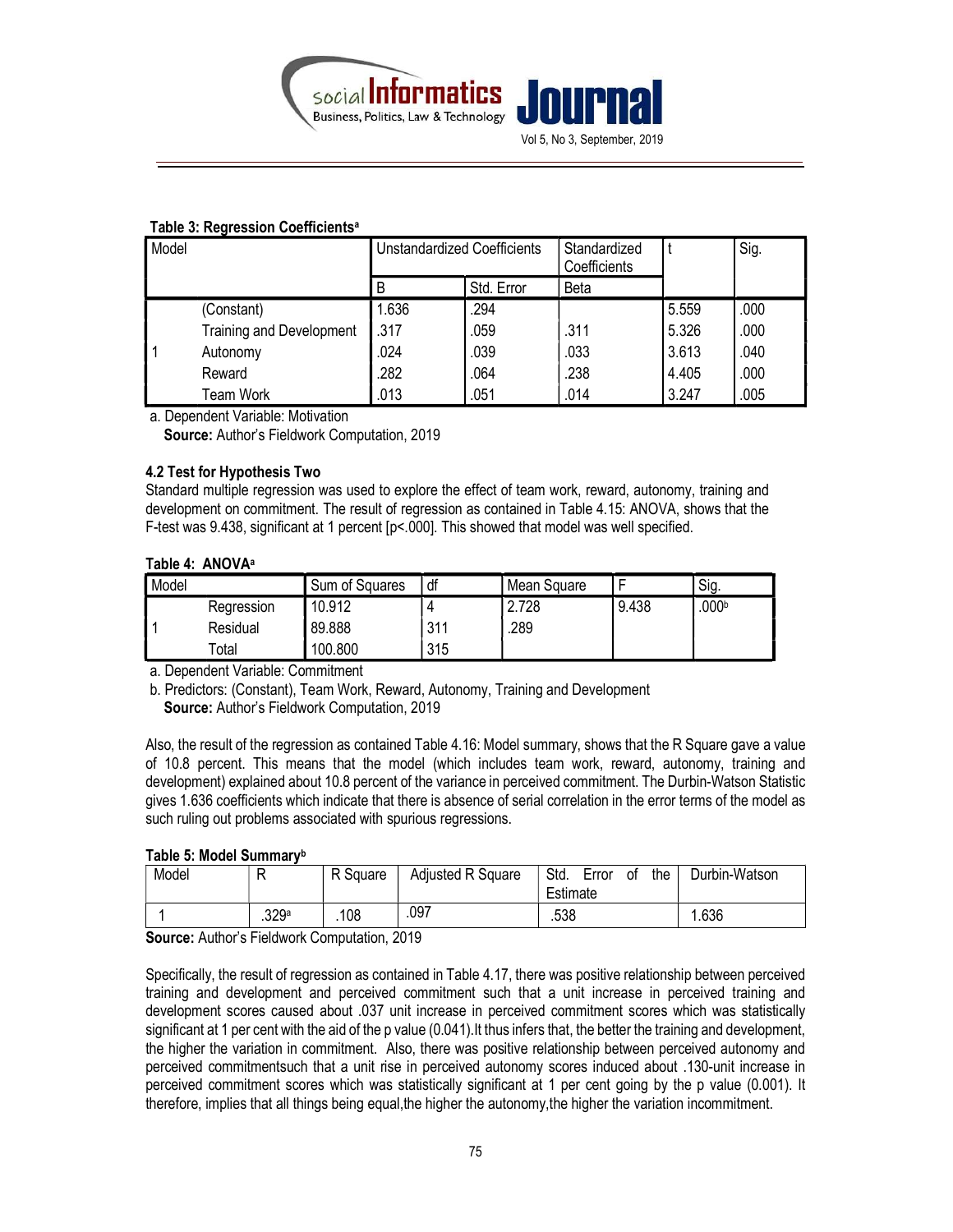

More importantly, there was positive relationship between perceived reward and perceived commitment such that a unit rise in perceived reward scores induced about .293 unit rise in perceived commitment scores which was statistically significant at 1 per cent going by the p value (0.000). Furthermore, there was positive relationship between perceived team workand perceived commitment such that a unit rise in perceived team workscores induced about .100 unit increase in perceived commitment scores which was statistically significant at 1 per cent going by the p value (0.004).

## Table 6: Regression Coefficients<sup>a</sup>

| Model |                                 | <b>Unstandardized Coefficients</b> |            | Standardized<br>Coefficients |       | Sig. |
|-------|---------------------------------|------------------------------------|------------|------------------------------|-------|------|
|       |                                 | B                                  | Std. Error | Beta                         |       |      |
|       | (Constant)                      | 2.366                              | .300       |                              | 7.880 | .000 |
|       | <b>Training and Development</b> | .037                               | .061       | .037                         | 3.612 | .041 |
|       | Autonomy                        | .130                               | .040       | .184                         | 3.274 | .001 |
|       | Reward                          | .293                               | .065       | .254                         | 4.491 | .000 |
|       | Team Work                       | .100                               | .052       | .113                         | 3.930 | .004 |

a. Dependent Variable: Commitment

Source: Author's Fieldwork Computation, 2019

Standard multiple regression was used to explore the effect of team work, reward, autonomy, training and development on motivation. The result of regression as contained in Table 4.18: ANOVA, shows that the F-test was 18.277, significant at 1 percent [p<.000]. This showed that model was well specified.

## 5. CONCLUSION

The study concludes that motivation is a significant determinant of academic staff attitude in selected North Central Zone Federal Universities in Nigeria, it was found to be a strong predictor of discharge of duty. The hypothesis tested revealed that reward, teamwork, autonomy emerged as variables which had significant effects on motivation. The study reveals however that, it is not surprising that there were strong significant associations between reward (financial and non-financial) and motivation as it is an innate behaviour. Although this study observed positive relationships between climate and academics attitude to work, the qualitative analysis revealed areas of concern like: salary cut, and enormous work load, especially administrative task which has a direct consequence on motivation and employee's attitude as a whole. This study goes in line with the study of Joseph (2015) studied were he was able to find out that employee's motivation affects the performance of the organization.

The study also conludesthe joint effect of training and development, autonomy, reward and team work on productivity of staff in North Central University, Nigeria. Reward was the organisational climate variable with the highest effect, and positive relationship with staff productivity. Although productivity is often thought to be based on salary and promotions, as popularly assumed, thematically other variables such as work life balance, promotion, on the job training, students and scholarly contributions to body of knowledge are also termed as productivity amongst academics. While the incessant increase in the number of students with non-proportional increase in the number of academics, poor training selection processes are impediments to productivity, this finding goes in line with the findings of Raza (2010) were he studied the impact of organisational climate on teacher's performance in public and private sector colleges in Punjab.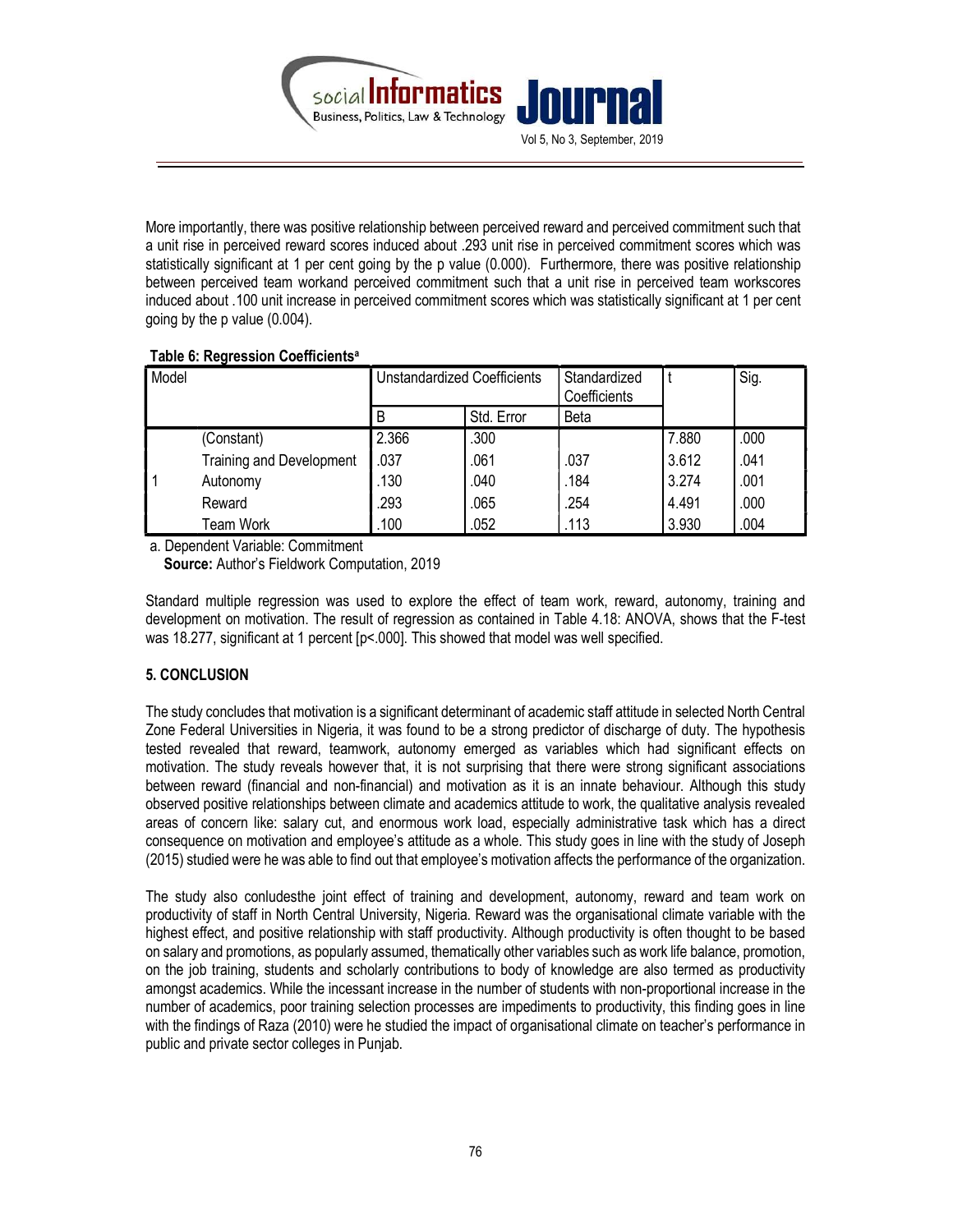

## 6. RECOMMENDATIONS

Based on the findings from the research, the following recommendations are made:

- (i) Universities should encourage setting up of research clusters and groups. As it is widely known that great team work is motivating, when employees are amongst people with like minds, it boosts their morale. This is because with collaborations, lecturers will be encouraged and motivated to empower the students with adequate knowledge borne out of them researches, hence reproducing themselves. Also, awards and recognitions for outstanding researchers/researches are essential tools needed as this act of recognition will not only motivate the recipients but encourage other researchers in wanting to perform better.
- (ii) Creating organisational climate in which employees are productive is crucial to improved services for organisation. One major yardstick academics use in measuring their productivity level according to this research is promotion. Promotion criteria and processes should be transparent and lack all forms of biasness for all. Also, convenience on the job, infrastructural facilities, and internet facilities, ambience in the office, training and developments fosters productivity. Thus, organisations are therefore encouraged to provide these basic facilities that will enhance proficiency and make workers more committed towards goal achievement which is the hallmark of every organisation.